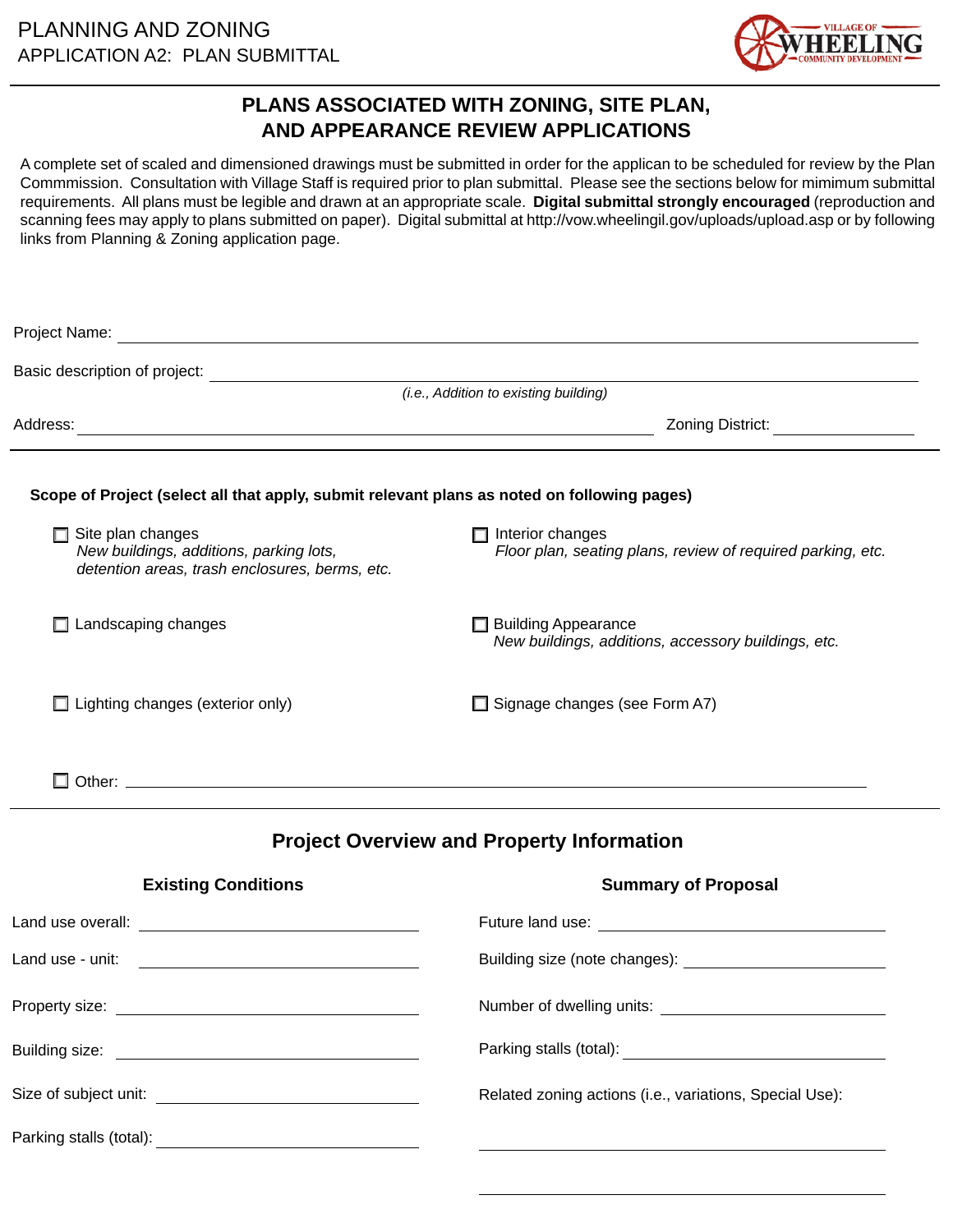

# Basic Plan Review Submittal (Required for All Plan Submittals)

- Application forms (A1, A2 at minimum)
- Plat of Survey (current)
- Project Description Letter

*Important: Describe project in detail. Include overview of proposal, background of business, and operational details such as hours of operation, number of employees, number of seats, number of on-site vehicles, and relevant information about the nature of the proposed land use. Letters lacking sufficient detail may result in revisions required by Staff or a continuation / postponement of the public review.* 

# Site Plan Review Submittal

Clearly illustrate all aspects of proposal. Provide separate sheets for existing and proposed conditions if needed. Include additional plans as noted below if proposal includes feattures such as landscaping, lighting, grading changes. (provide separate sheets for existing and proposed if needed). For additional information see Title 19, Zoning, of the Wheeling Municipal Code, Chapter 12, Site Plan and Building Appearance Approval Requirements.

- Property lines
- Scale and dimensions
- Building footprints (existing/proposed)
- Parking areas (stalls / aisles)
- Other features *Sidewalks, trash enclosures, berms, signs, open storage areas, detention areas, etc.*

## Landscape Plan Review Submittal

For complete requirements see Title 19, Zoning, of the Wheeling Municipal Code, Chapter 12, Site Plan and Building Appearance Approval Requirements.

- Plan showing location of landscape area(s)
- Plant list (include quantity and size)
- Irrigation locations (required unless waived)
- Sight line details
- Existing landscaping to remain
- Other features related to landscaping *Berms, ponds, decorative walls, etc.*

#### Civil Engineering Plans for Site Plan Review Submittal

For complete requirements see Title 19 and Title 17 of the Wheeling Municipal Code ("preliminary engineering plans")

- Grading (existing / proposed topography)
- Utility locations and sizes
- Turning radius diagram (typical vehicle / emergency vehicle)
- Other features related to site engineering *Exterior grease basins, curb cuts, etc.*

## Subdivision Review Submittal

For complete requirements see Title 19 and Title 17 of the Wheeling Municipal Code ("preliminary engineering plans")

Preliminary engineering (see above)

• Preliminary Plat (see Title 17 for requirements)

Application A9 (subdivisions)